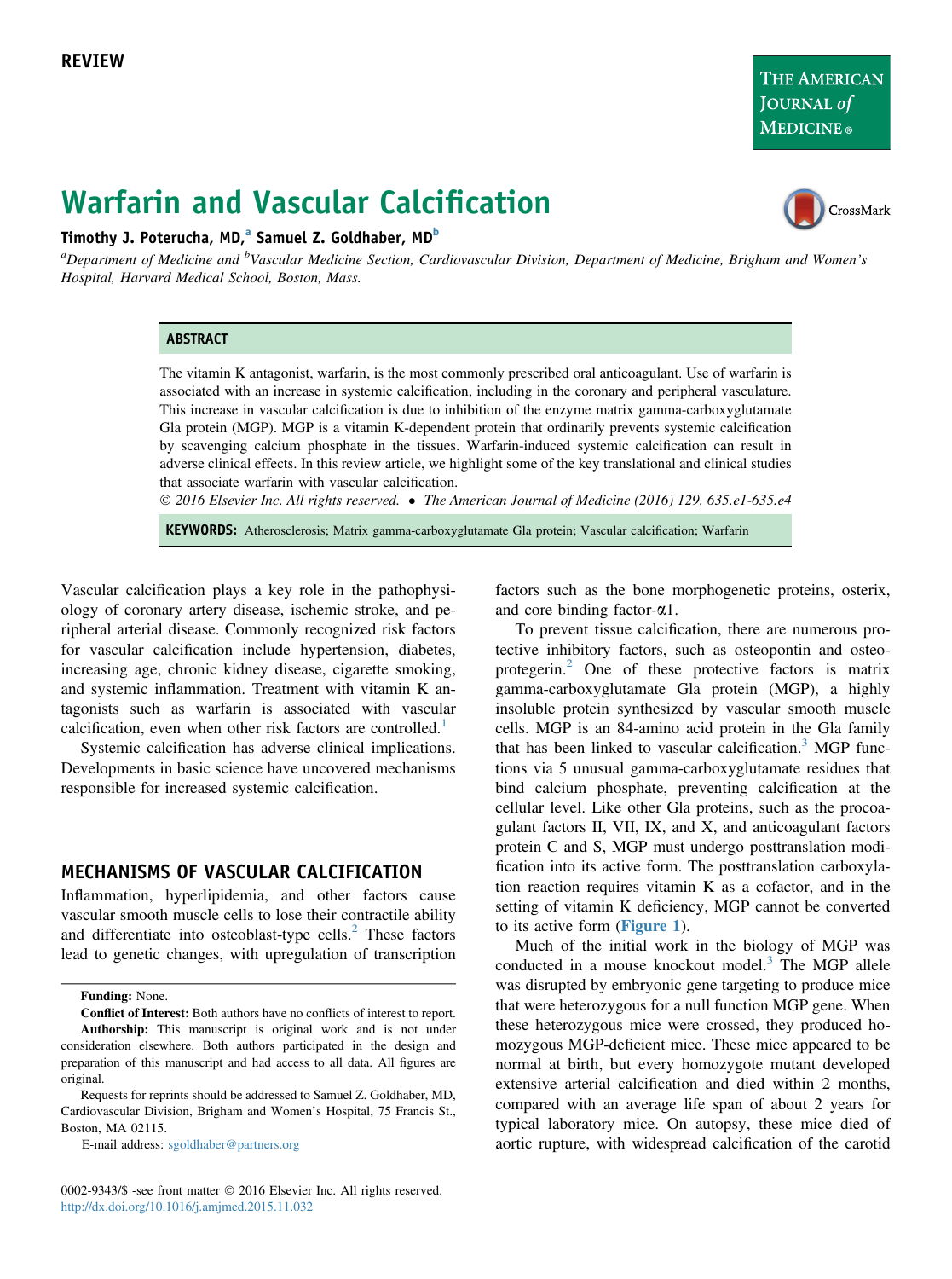<span id="page-1-0"></span>arteries, aorta, celiac axis, renal arteries, and iliac arteries. This calcification occurs in the internal elastic lamina of the coronary arteries as well as in the elastic fibers and collagen fibrils in the media of the aortic wall. Further work has shown that MGP administration prevents calcification in these in vitro models. $\frac{4}{3}$  $\frac{4}{3}$  $\frac{4}{3}$  A high ratio of uncarbox-

ylated:carboxylated MGP correlates with vitamin K defiency, $5$ and supplementation of vitamin K in humans decreases the ratio of uncarboxylated:carboxylated MGP. $6$ 

# WARFARIN AND VASCULAR CALCIFICATION

When the calcification inhibition function of MGP was discovered to be vitamin K dependent, it triggered research into whether treatment with vitamin K antagonists could result in uncontrolled

vascular calcification. In a mouse model, warfarin rapidly calcified the elastic lamellae in arteries and heart valves.<sup>[7](#page-2-0)</sup> This was later shown in rats to occur in both a time- and dose-dependent fashion. Rats treated with warfarin at higher doses and for longer periods of time developed increasing calcification in multiple tissues.<sup>[8](#page-2-0)</sup> Warfarin-treated mice also developed coronary artery disease with a vulnerable plaque phenotype. $9$  Lending support to the theory that vitamin K status is vital to the function of MGP, Schurgers et  $al<sup>10</sup>$  $al<sup>10</sup>$  $al<sup>10</sup>$ administered vitamin K in a rat model that prevented and even reversed vascular calcification.

The same relationship between vitamin K status, warfarin, and vascular calcification has been found in humans. In otherwise healthy women, poor vitamin K status as measured by MGP assays was linked with higher rates of vascular calcification.<sup>[11](#page-2-0)</sup> Observational studies have shown an association between warfarin treatment in coronary<sup>[1](#page-2-0)</sup> and femoral arteries, $12$  likely as a result of decreased vitamin K activity. [Figure 2](#page-2-0) demonstrates calcification in the coronary arteries and bronchi of a 59-year-old woman with atrial

## CLINICAL SIGNIFICANCE

- Matrix gamma-carboxyglutamate Gla protein (MGP) calcification.
- MGP is a vitamin K-dependent protein and is inhibited by warfarin.
- Due to its interaction with MGP, warfarin increases systemic calcification.
- Warfarin is associated with impaired bone health.

fibrillation who had been treated with warfarin for nearly 30 years.

One emerging technique for monitoring small-vessel calcification in women is mammography. Because screening mammograms are obtained as often as every year, they can be used to track the development of vascular calcification. Tantisattamo et  $al<sup>13</sup>$  $al<sup>13</sup>$  $al<sup>13</sup>$ compared mammograms between women who were treated with warfarin vs age and diabetes status-matched controls. In this population, they found no difference between the 2 groups prior to

warfarin therapy, but after treatment with warfarin, the treated group developed calcified vessels at a rate 50% greater than controls. For patients who were treated for more than 5 years with warfarin, the prevalence of vascular calcification increased to nearly 75%.

# CLINICAL MANIFESTATIONS OF WARFARIN-INDUCED SYSTEMIC CALCIFICATION

Patients with chronic kidney disease develop vascular calcification due to a number of MGP-independent pathways, including impaired calcium-phosphate handling and hypertension. In the chronic kidney disease population, vitamin K deficiency has been linked to an increase in



Figure 1 Diagram illustrating the interaction of matrix gamma-carboxyglutamate Gla protein (MGP) and warfarin. MGP has 5 gamma-carboxyglutamate residues, which must be carboxylated by a vitamin K-dependent process into its active form. The activated form of MGP is then able to scavenge calcium phosphate in blood vessels and tissues to prevent calcification. The activated gamma-carboxyglutamate residues are represented by the 5 dark black circles on the right. Warfarin interferes with the activity of MGP by inhibiting the vitamin K-dependent carboxylation reaction, eventually leading to systemic calcification.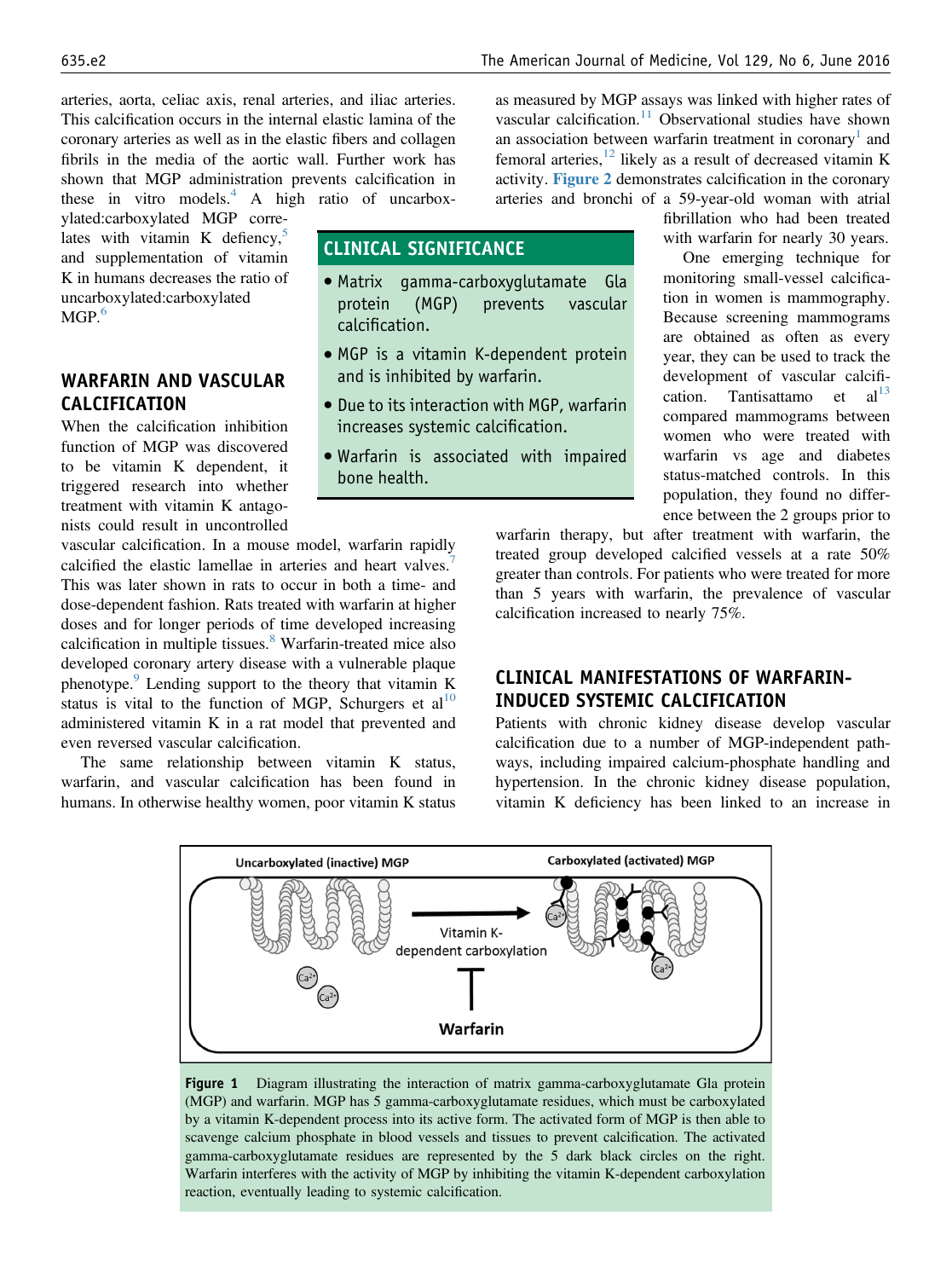<span id="page-2-0"></span>



vascular calcification. $14$  In one study of warfarin-treated hemodialysis patients, warfarin use had a hazard ratio of 1.97 for overall mortality, even when confounding variables were controlled.<sup>[15](#page-3-0)</sup> The observation that low vitamin K levels are associated with excessive mortality in hemodialysis patients led to a pilot trial of vitamin K treatment in hemodialysis patients without atrial fibrillation and not on treatment with a vitamin K antagonist.<sup>[16](#page-3-0)</sup> This open-label trial showed that vitamin K administration can increase activated serum MGP levels and provides the basis for interventional trials aimed at supplementing high-risk patients with vitamin K, with the goal of preventing cardiovascular events.

Treatment with warfarin has been linked to calcification in the tracheobronchial tree. Although tracheobronchial calcification can occur as a result of numerous disorders, there are case series showing tracheobronchial calcification in patients treated with warfarin.<sup>[17](#page-3-0)</sup> These patients lacked traditional risk factors for systemic calcification, and warfarin was the leading suspect. Tracheobronchial calcification and dyspnea can also occur in the Keutel syndrome, a genetic syndrome that results from mutations deleterious to the function of the MGP protein.<sup>[18](#page-3-0)</sup> Via the same mechanism, patients with warfarin-induced tracheobronchial calcification could develop chronic dyspnea from airway dysfunction. This association further supports the theory that vitamin K-dependent MGP activity is required to prevent systemic calcification.

In addition to the association of warfarin's effects on systemic calcification, warfarin use has also been associated with impaired bone health. This effect is likely mediated through warfarin's effects on the pro-osteoblastic protein osteocalcin. Osteocalcin, a gamma-carboxyglutamate Gla protein that requires vitamin K-dependent carboxylation for activation, is impaired by warfarin administration.<sup>[19](#page-3-0)</sup> In a rat model, warfarin administration decreased bone mineralization and turnover in as little as 6 weeks, a finding that was not replicated in rats treated with dabigatran.<sup>[20](#page-3-0)</sup> In some human studies, long-term warfarin use has resulted in decreased bone mineral density, which has led for some investigators to recommend calcium and vitamin D supplementation for all patients on warfarin. $21,22$  Due to increasing evidence that vitamin K metabolism may play an important role in bone health, there is now an ongoing clinical trial to study the effect of supplementation of vitamin K in patients with osteoporosis.<sup>2</sup>

#### CONCLUSIONS

In conclusion, warfarin causes an increase in systemic calcification through its effects on MGP. This calcification can result in arterial and tracheobronchial calcification. In addition, warfarin use has been associated with impaired bone health. Further studies on the long-term vascular and systemic effects of warfarin need to be performed.

## ACKNOWLEDGMENTS

The authors would like to thank Gregory Piazza and Deepak Bhatt for their comments on this manuscript.

#### References

- 1. [Weijs B, Blaauw Y, Rennenberg RJ, et al. Patients using vitamin K](http://refhub.elsevier.com/S0002-9343(15)30031-0/sref1) [antagonists show increased levels of coronary calci](http://refhub.elsevier.com/S0002-9343(15)30031-0/sref1)fication: an obser[vational study in low-risk atrial](http://refhub.elsevier.com/S0002-9343(15)30031-0/sref1) fibrillation patients. Eur Heart J. [2011;32\(20\):2555-2562.](http://refhub.elsevier.com/S0002-9343(15)30031-0/sref1)
- 2. [Johnson RC, Leopold JA, Loscalzo J. Vascular calci](http://refhub.elsevier.com/S0002-9343(15)30031-0/sref2)fication: patho[biological mechanisms and clinical implications.](http://refhub.elsevier.com/S0002-9343(15)30031-0/sref2) Circ Res. [2006;99\(10\):1044-1059.](http://refhub.elsevier.com/S0002-9343(15)30031-0/sref2)
- 3. [Luo G, Ducy P, McKee MD, et al. Spontaneous calci](http://refhub.elsevier.com/S0002-9343(15)30031-0/sref3)fication of arteries [and cartilage in mice lacking matrix GLA protein.](http://refhub.elsevier.com/S0002-9343(15)30031-0/sref3) Nature. [1997;386\(6620\):78-81.](http://refhub.elsevier.com/S0002-9343(15)30031-0/sref3)
- 4. [Schurgers LJ, Spronk HM, Skepper JN, et al. Post-translational mod](http://refhub.elsevier.com/S0002-9343(15)30031-0/sref4)ifi[cations regulate matrix gla protein function: Importance for inhibition](http://refhub.elsevier.com/S0002-9343(15)30031-0/sref4) [of vascular smooth muscle cell calci](http://refhub.elsevier.com/S0002-9343(15)30031-0/sref4)fication. J Thromb Haemost. [2007;5\(12\):2503-2511.](http://refhub.elsevier.com/S0002-9343(15)30031-0/sref4)
- 5. [Cranenburg EC, Koos R, Schurgers LJ, et al. Characterisation and](http://refhub.elsevier.com/S0002-9343(15)30031-0/sref5) [potential diagnostic value of circulating matrix gla protein \(MGP\)](http://refhub.elsevier.com/S0002-9343(15)30031-0/sref5) species. Thromb Haemost[. 2010;104\(4\):811-822](http://refhub.elsevier.com/S0002-9343(15)30031-0/sref5).
- 6. [Schlieper G, Westenfeld R, Kruger T, et al. Circulating non](http://refhub.elsevier.com/S0002-9343(15)30031-0/sref6)[phosphorylated carboxylated matrix gla protein predicts survival in](http://refhub.elsevier.com/S0002-9343(15)30031-0/sref6) ESRD. J Am Soc Nephrol[. 2011;22\(2\):387-395](http://refhub.elsevier.com/S0002-9343(15)30031-0/sref6).
- 7. [Price PA, Faus SA, Williamson MK. Warfarin causes rapid calci](http://refhub.elsevier.com/S0002-9343(15)30031-0/sref7)fica[tion of the elastic lamellae in rat arteries and heart valves.](http://refhub.elsevier.com/S0002-9343(15)30031-0/sref7) Arterioscler Thromb Vasc Biol[. 1998;18\(9\):1400-1407](http://refhub.elsevier.com/S0002-9343(15)30031-0/sref7).
- 8. [Kruger T, Oelenberg S, Kaesler N, et al. Warfarin induces cardiovas](http://refhub.elsevier.com/S0002-9343(15)30031-0/sref8)cular damage in mice. [Arterioscler Thromb Vasc Biol](http://refhub.elsevier.com/S0002-9343(15)30031-0/sref8). 2013;33(11): [2618-2624](http://refhub.elsevier.com/S0002-9343(15)30031-0/sref8).
- 9. [Schurgers LJ, Joosen IA, Laufer EM, et al. Vitamin K-antagonists](http://refhub.elsevier.com/S0002-9343(15)30031-0/sref9) accelerate atherosclerotic calcifi[cation and induce a vulnerable plaque](http://refhub.elsevier.com/S0002-9343(15)30031-0/sref9) phenotype. PLoS One[. 2012;7\(8\):e43229.](http://refhub.elsevier.com/S0002-9343(15)30031-0/sref9)
- 10. [Schurgers LJ, Spronk HM, Soute BA, Schiffers PM, DeMey JG,](http://refhub.elsevier.com/S0002-9343(15)30031-0/sref10) [Vermeer C. Regression of warfarin-induced medial elastocalcinosis by](http://refhub.elsevier.com/S0002-9343(15)30031-0/sref10) [high intake of vitamin K in rats.](http://refhub.elsevier.com/S0002-9343(15)30031-0/sref10) Blood. 2007;109(7):2823-2831.
- 11. [Dalmeijer GW, van der Schouw YT, Magdeleyns EJ, et al. Circulating](http://refhub.elsevier.com/S0002-9343(15)30031-0/sref11) [species of matrix gla protein and the risk of vascular calci](http://refhub.elsevier.com/S0002-9343(15)30031-0/sref11)fication in healthy women. *Int J Cardiol*[. 2013;168\(6\):e168-e170](http://refhub.elsevier.com/S0002-9343(15)30031-0/sref11).